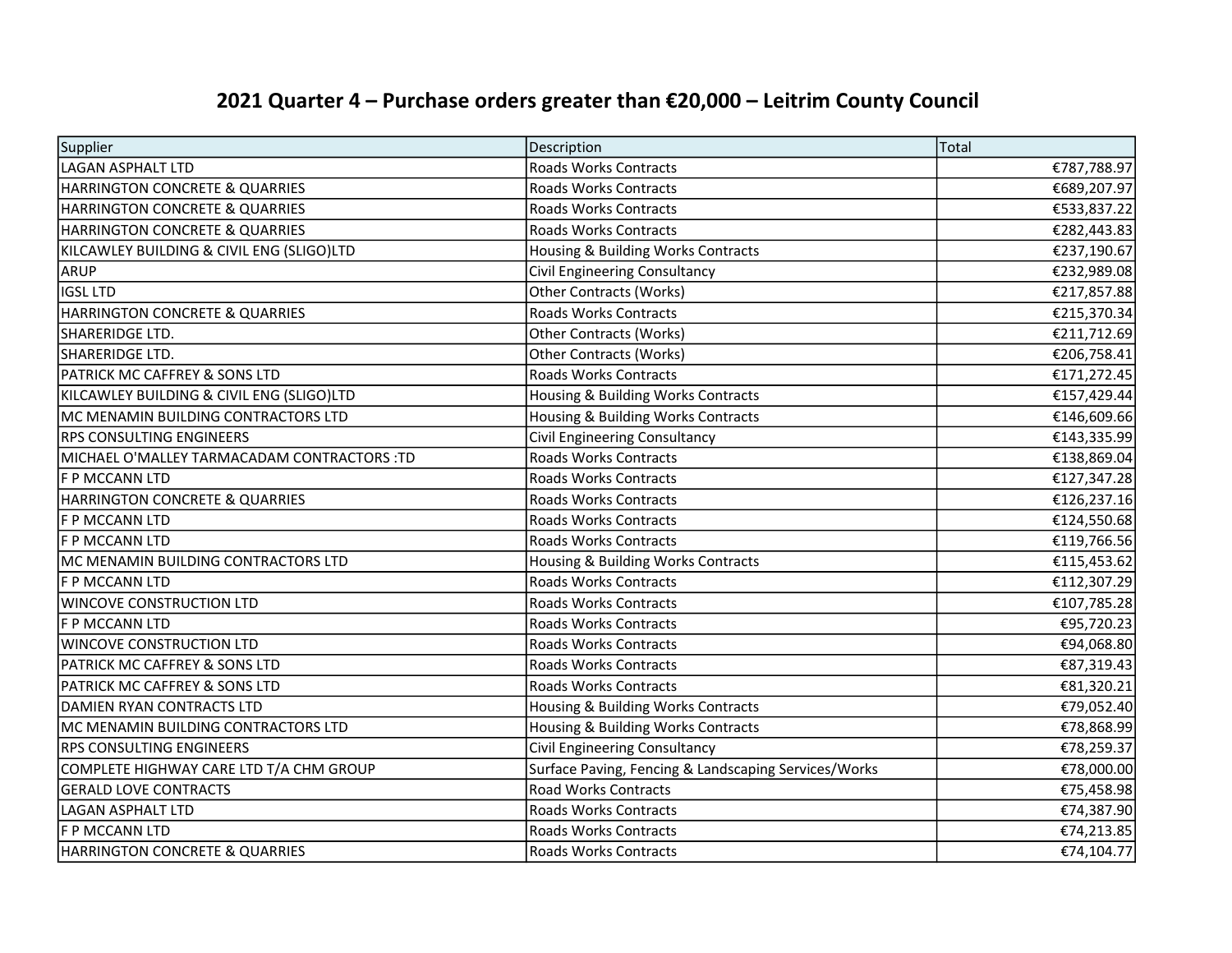| Supplier                                      | Description                        | Total      |
|-----------------------------------------------|------------------------------------|------------|
| <b>WINCOVE CONSTRUCTION LTD</b>               | <b>Other Contracts (Works)</b>     | €73,093.83 |
| <b>WINCOVE CONSTRUCTION LTD</b>               | Other Contracts (Works)            | €71,617.15 |
| SHARERIDGE LTD.                               | <b>Other Contracts (Works)</b>     | €70,240.61 |
| MC MENAMIN BUILDING CONTRACTORS LTD           | Housing & Building Works Contracts | €67,881.19 |
| <b>GLAS CIVIL ENGINEERING LTD</b>             | Roads Works Contracts              | €66,634.72 |
| <b>TRIUR CONSTRUCTION LTD</b>                 | Roads Works Contracts              | €62,837.72 |
| JOHNNY LOFTUS CONSTRUCTION LTD                | Housing & Building Works Contracts | €60,222.42 |
| MCNABOLA BROS LTD                             | Housing & Building Works Contracts | €58,383.78 |
| F P MCCANN LTD                                | <b>Roads Works Contracts</b>       | €57,570.15 |
| <b>WINCOVE CONSTRUCTION LTD</b>               | <b>Roads Works Contracts</b>       | €55,788.66 |
| JOHN MC GANN T/A MC GANN CONSTRUCTION         | Housing & Building Works Contracts | €52,510.78 |
| LAGAN ASPHALT LTD                             | Roads Works Contracts              | €51,906.61 |
| NORTHSTONE (NI) LIMITED                       | Roads Works Contracts              | €51,740.45 |
| PAUL REGAN T/A REGAN CARPENTRY & CONSTRUCTION | Housing & Building Works Contracts | €50,834.10 |
| ELECTRIC SKYLINE LTD                          | Housing & Building Works Contracts | €48,131.95 |
| WINCOVE CONSTRUCTION LTD                      | <b>Roads Works Contracts</b>       | €48,130.51 |
| <b>PATRICK MC CAFFREY &amp; SONS LTD</b>      | <b>Roads Works Contracts</b>       | €47,674.06 |
| NORTHSTONE (NI) LIMITED                       | <b>Roads Works Contracts</b>       | €44,506.24 |
| MC MENAMIN BUILDING CONTRACTORS LTD           | Housing & Building Works Contracts | €43,906.34 |
| <b>WINCOVE CONSTRUCTION LTD</b>               | <b>Roads Works Contracts</b>       | €43,273.01 |
| <b>TRIUR CONSTRUCTION LTD</b>                 | Roads Works Contracts              | €42,402.18 |
| F P MCCANN LTD                                | <b>Roads Works Contracts</b>       | €41,890.13 |
| <b>TRIUR CONSTRUCTION LTD</b>                 | Roads Works Contracts              | €38,711.33 |
| MCNABOLA BROS LTD                             | Housing & Building Works Contracts | €38,334.28 |
| MR STEPHEN REYNOLDS                           | <b>Roads Works Contracts</b>       | €38,261.02 |
| <b>WINCOVE CONSTRUCTION LTD</b>               | <b>Roads Works Contracts</b>       | €37,840.91 |
| <b>WINCOVE CONSTRUCTION LTD</b>               | <b>Roads Works Contracts</b>       | €37,600.28 |
| <b>FRANK REYNOLDS PLANT HIRE LTD</b>          | Roads Works Contracts              | €37,314.86 |
| MR STEPHEN REYNOLDS                           | <b>Other Contracts (Works)</b>     | €37,009.57 |
| <b>ESB NETWORKS LTD</b>                       | Housing & Building Works Contracts | €36,990.13 |
| WINCOVE CONSTRUCTION LTD                      | Roads Works Contracts              | €36,503.87 |
| MCNABOLA BROS LTD                             | Housing & Building Works Contracts | €36,399.56 |
| PATRICK MC CAFFREY & SONS LTD                 | <b>Roads Works Contracts</b>       | €35,456.11 |
| MC MENAMIN BUILDING CONTRACTORS LTD           | Housing & Building Works Contracts | €34,902.95 |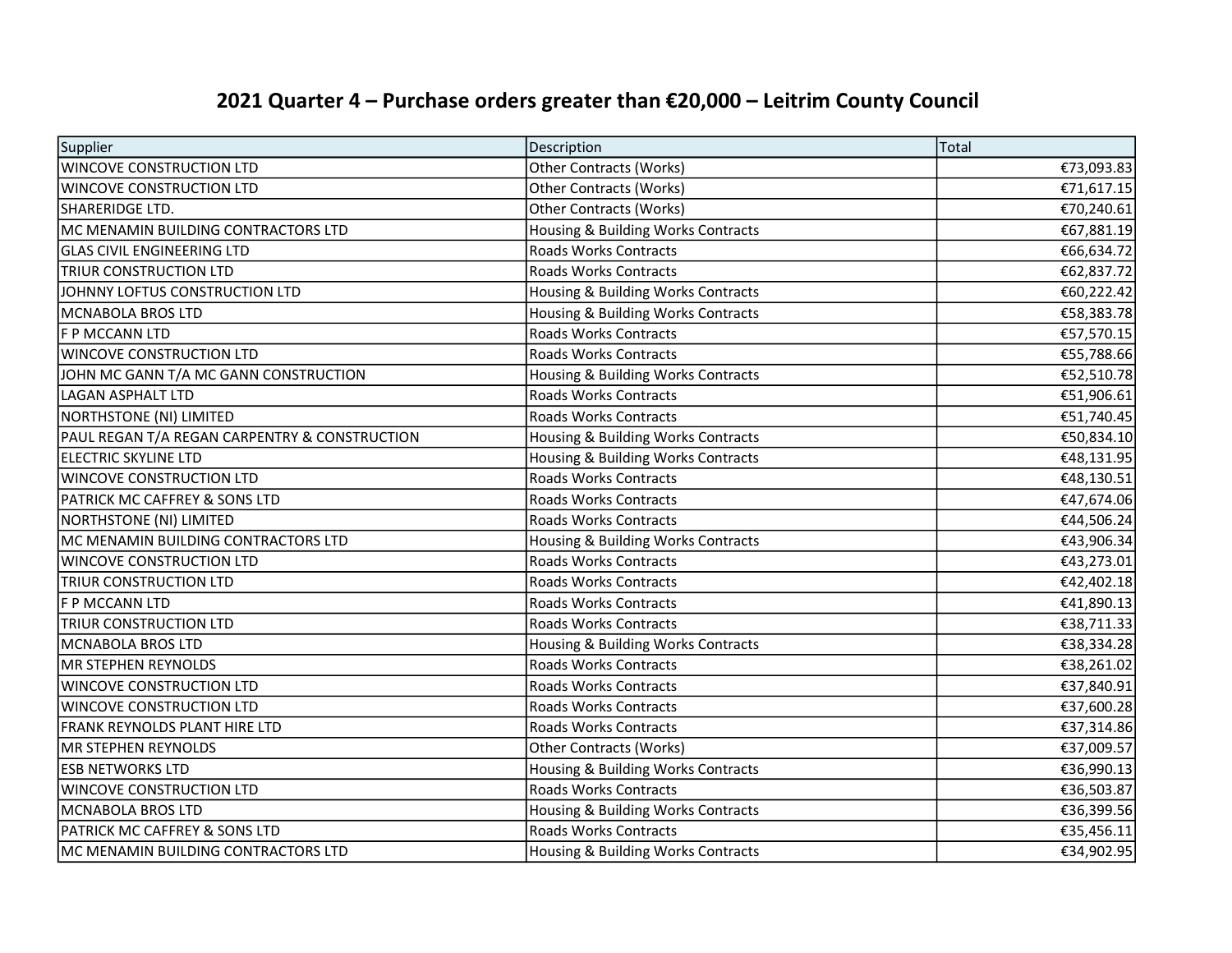| Supplier                                      | Description                                          | Total      |
|-----------------------------------------------|------------------------------------------------------|------------|
| PARKLAWN TREE SERVICES LTD                    | Excavations & Earthworks Services/Works              | €33,482.51 |
| LAGAN ASPHALT LTD                             | <b>Roads Works Contracts</b>                         | €32,877.90 |
| <b>ELECTRIC SKYLINE LTD</b>                   | Housing & Building Works Contracts                   | €32,245.35 |
| NORTHSTONE (NI) LIMITED                       | <b>Roads Works Contracts</b>                         | €31,938.92 |
| PAVEMENT MANAGEMENT SERVICES LTD              | Other Minor Works (Services/Works)                   | €31,840.88 |
| <b>PATRICK MC CAFFREY &amp; SONS LTD</b>      | <b>Roads Works Contracts</b>                         | €31,780.00 |
| <b>TRIUR CONSTRUCTION LTD</b>                 | <b>Roads Works Contracts</b>                         | €30,630.93 |
| HIGHWAY SAFETY DEVELOPMENTS LTD               | Surface Paving, Fencing & Landscaping Services/Works | €30,542.85 |
| <b>ESB NETWORKS LTD</b>                       | Housing & Building Works Contracts                   | €30,475.89 |
| WETLAND SURVEYS IRELAND LIMITED               | <b>Environmental Consultancy</b>                     | €29,310.90 |
| PAUL REGAN T/A REGAN CARPENTRY & CONSTRUCTION | Housing & Building Works Contracts                   | €29,058.84 |
| MCNABOLA BROS LTD                             | Housing & Building Works Contracts                   | €28,816.57 |
| WS ATKINS IRELAND LTD.,                       | Civil Engineering Consultancy                        | €28,596.87 |
| <b>PATRICK MC CAFFREY &amp; SONS LTD</b>      | Roads Works Contracts                                | €28,375.00 |
| <b>WINCOVE CONSTRUCTION LTD</b>               | <b>Roads Works Contracts</b>                         | €28,216.10 |
| ARUP                                          | Civil Engineering Consultancy                        | €28,021.86 |
| <b>ARUP</b>                                   | Civil Engineering Consultancy                        | €27,863.19 |
| <b>FURLONG EQUIPMENT SERVICES LTD</b>         | Lifting Equipment & Accessories                      | €27,675.00 |
| <b>EARLEY BROTHERS CONSTRUCTION</b>           | Housing & Building Works Contracts                   | €27,667.90 |
| JOHNNY LOFTUS CONSTRUCTION LTD                | Housing & Building Works Contracts                   | €27,440.89 |
| COMISKEY PLANT HIRE LTD.                      | Surface Paving, Fencing & Landscaping Services/Works | €26,634.80 |
| <b>WINCOVE CONSTRUCTION LTD</b>               | <b>Roads Works Contracts</b>                         | €26,240.06 |
| MANNOK BUILD LIMITED                          | <b>Roads Works Contracts</b>                         | €26,105.00 |
| <b>PATRICK MC CAFFREY &amp; SONS LTD</b>      | <b>Roads Works Contracts</b>                         | €26,093.65 |
| <b>WINCOVE CONSTRUCTION LTD</b>               | <b>Other Contracts (Works)</b>                       | €25,851.62 |
| KELLY BROS (ROADLINES) LTD                    | Roads Works Contracts                                | €25,654.82 |
| <b>ELECTRIC SKYLINE LTD</b>                   | <b>Public Lighting Maintenance Services</b>          | €25,558.19 |
| <b>GLAS CIVIL ENGINEERING LTD</b>             | Roads Works Contracts                                | €25,357.21 |
| <b>GLAS CIVIL ENGINEERING LTD</b>             | Roads Works Contracts                                | €25,357.21 |
| <b>WINCOVE CONSTRUCTION LTD</b>               | <b>Other Contracts (Works)</b>                       | €25,350.44 |
| SOMYLON EQUIPMENT LTD T/A PEL                 | <b>Fittings Supplies</b>                             | €25,092.00 |
| F P MCCANN LTD                                | <b>Roads Works Contracts</b>                         | €24,827.22 |
| <b>GERALD LOVE CONTRACTS</b>                  | Roads Works Contracts                                | €24,655.21 |
| COMISKEY PLANT HIRE LTD.                      | <b>Roads Works Contracts</b>                         | €24,568.55 |